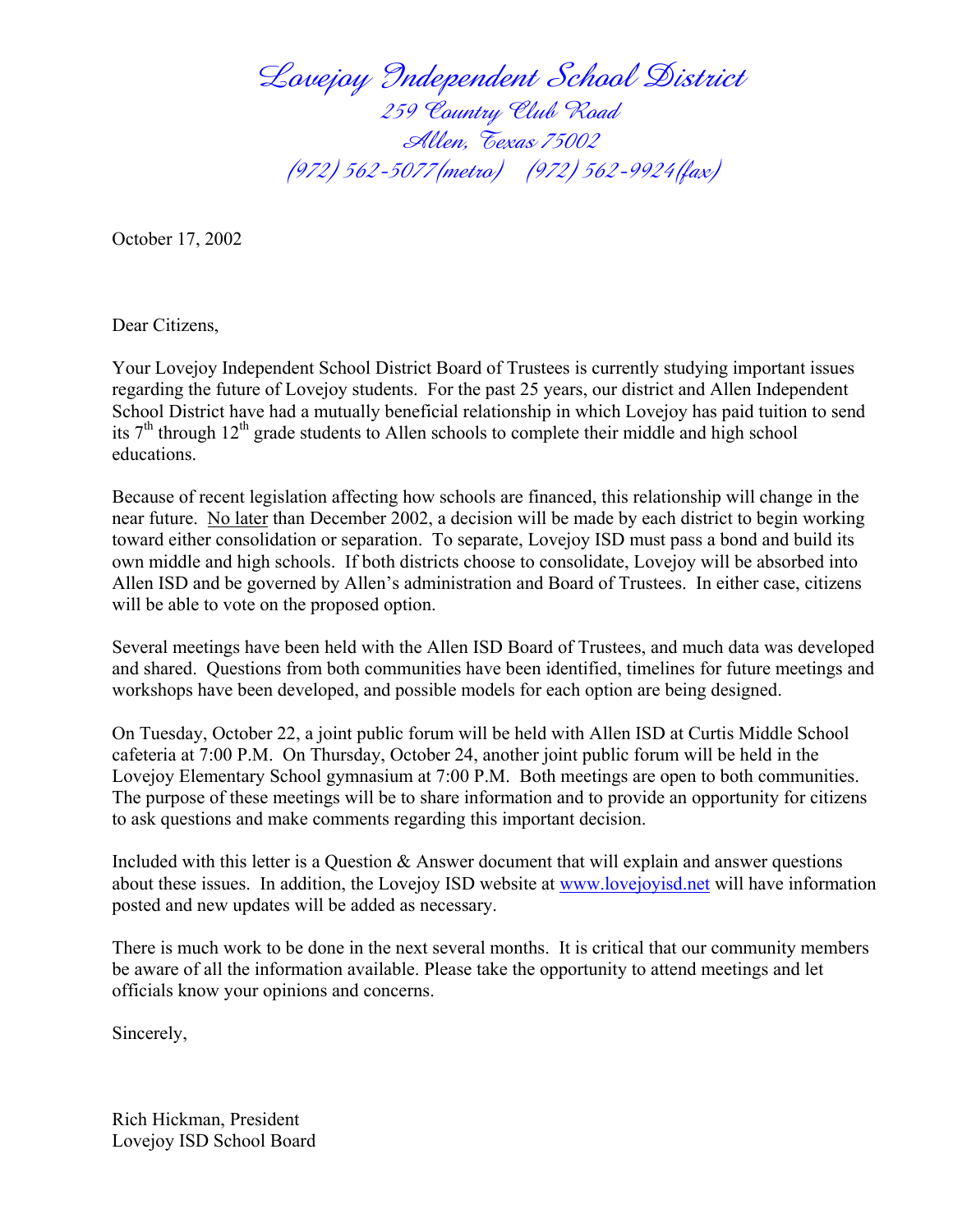# **COMMONLY ASKED QUESTIONS AND ANSWERS ABOUT LOVEJOY ISD/ALLEN ISD RELATIONSHIP**

As a matter of full and fair disclosure, the Board notes the financial estimates and projections described in this document are based on studies that it believes to be sound, unbiased and factual, and that are based upon current State school finance law. However, all projected information is based upon assumptions. Any future financial estimate is subject to changes in the economic and legal environments and other uncertainties that could cause actual results to differ somewhat from those contemplated in the studies, as is true for all public schools in Texas.

# **WHAT CREATED THE NEED FOR CHANGE?**

Recent state legislation changed the way districts that do not have all grade levels  $(K-12<sup>th</sup>)$  and districts that receive their transfer students are financed. This created additional recapture costs for Lovejoy ISD and a significant loss of revenue to Allen ISD. While the districts were able to delay the impact of this legislation with passage of H.B. 2879, the changes are scheduled for implementation in 2004. At the same time, growth of enrollment in each district will make planning for secondary facilities and providing for increased operating costs a challenge for both districts.

# **WHAT OPTIONS WILL LOVEJOY ISD HAVE?**

The options available are to consolidate with Allen ISD or to separate the districts, with Lovejoy ISD building and operating its own middle school and high school.

Another option, although much less likely, would be for Lovejoy ISD to consolidate with another adjacent school district.

### **WHO WILL MAKE FINAL DECISIONS ON THESE OPTIONS?**

In general, the initial decisions will be made by the Allen ISD and Lovejoy ISD school boards after much citizen input. Lovejoy ISD citizens will then have the opportunity to vote on the choice offered.

Specifically, the following decisions could be made:

- Both districts can decide that it is best for the districts to consolidate.
- Both districts can decide it is best for the districts to separate.
- Allen ISD can decide that it is in their best interest for Lovejoy ISD to build its own secondary schools.
- Lovejoy ISD can decide to build its own secondary schools.

### **WHAT MUST HAPPEN IF THE ALLEN ISD AND LOVEJOY ISD BOARDS AGREE TO CONSOLIDATE?**

If both districts agree to consolidate, an election will be called by both districts and held on the same day in both communities. If the voters in both districts vote yes, consolidation is accomplished. If the voters in either district vote no, there is no consolidation, and the issue cannot be reconsidered for three years.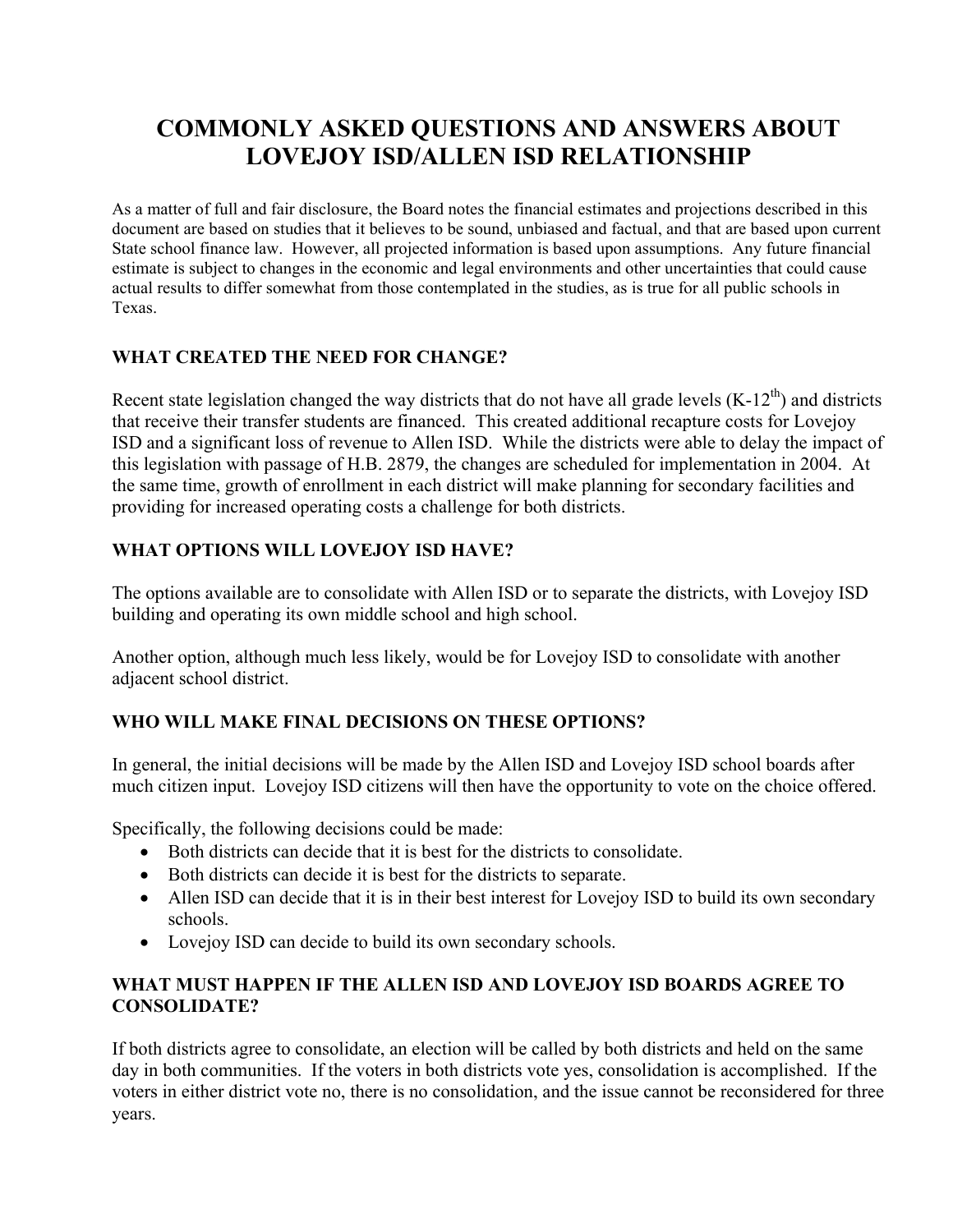This process would take about 12 months or less. If consolidation occurs, Allen ISD, being the much larger district, would provide the governance for the new district, and the Lovejoy ISD Board of Trustees would be dissolved. Lovejoy ISD would be incorporated into Allen ISD, pay Allen ISD's tax rate, vote in Allen ISD elections, and have all the rights and responsibilities that Allen ISD citizens have in the schools.

# **WHAT MUST HAPPEN IF ONE OR BOTH DISTRICTS DECIDE TO SEPARATE?**

If either district or both districts decide to separate, then a plan would be implemented to insure a seamless transition for the students who would be Lovejoy ISD's first secondary students. That plan would include:

- A bond election, probably in the spring of 2003, for building secondary facilities.
- Facility planning with community input.
- Curriculum planning with community input.
- Transition planning and timing with community input.

# **WHAT ARE THE FINANCIAL COSTS OF CONSOLIDATION?**

If the districts choose to consolidate, studies indicate that costs will increase for the new consolidated district. Additional facilities will be needed as the district continues to grow. Allen ISD is currently studying a bond proposal for fall 2003. The Allen ISD expected tax rate will probably be in the \$1.90's.

#### **WHAT ARE THE FINANCIAL COSTS OF LOVEJOY ISD BUILDING ITS OWN SECONDARY SCHOOLS?**

If Lovejoy ISD separates from Allen ISD, Lovejoy ISD taxpayers can expect increased tax rates to pay for needed secondary facilities and increased operating costs. The Lovejoy ISD expected tax rate would also be in the \$1.90's, very similar to the rate if the districts consolidate.

### **WHAT KIND OF SECONDARY EDUCATION WOULD LOVEJOY ISD BE ABLE TO OFFER?**

Lovejoy ISD will initially open as a 3A high school. It will continue to offer a high quality secondary program similar to the core program students currently receive in Allen ISD, but in a smaller, community-based setting. Competitive athletics, band, drill team, choir, drama, fine arts, and other activities would be available for students.

### **WHAT ARE FUTURE TIMELINES OF CRITICAL EVENTS?**

| October 22       | Joint Allen ISD-Lovejoy ISD Public Information Meeting in the Curtis Middle |
|------------------|-----------------------------------------------------------------------------|
|                  | School cafeteria at 7:00 P.M.                                               |
| October 24       | Joint Allen ISD-Lovejoy ISD Public Information Meeting in the Lovejoy       |
|                  | Elementary School gym at 7:00 P.M.                                          |
| October 29       | Lovejoy ISD Input Committee of 40 citizens                                  |
| November 7       | Lovejoy ISD Input Committee of 40 citizens                                  |
| November         | Continue data analysis and planning                                         |
| December         | A decision will be made by each district to begin working toward either     |
|                  | consolidation or separation.                                                |
| January-May 2003 | Allen ISD-Lovejoy ISD Boards: planning for needs based on decision of       |
|                  | districts to either consolidate or separate                                 |